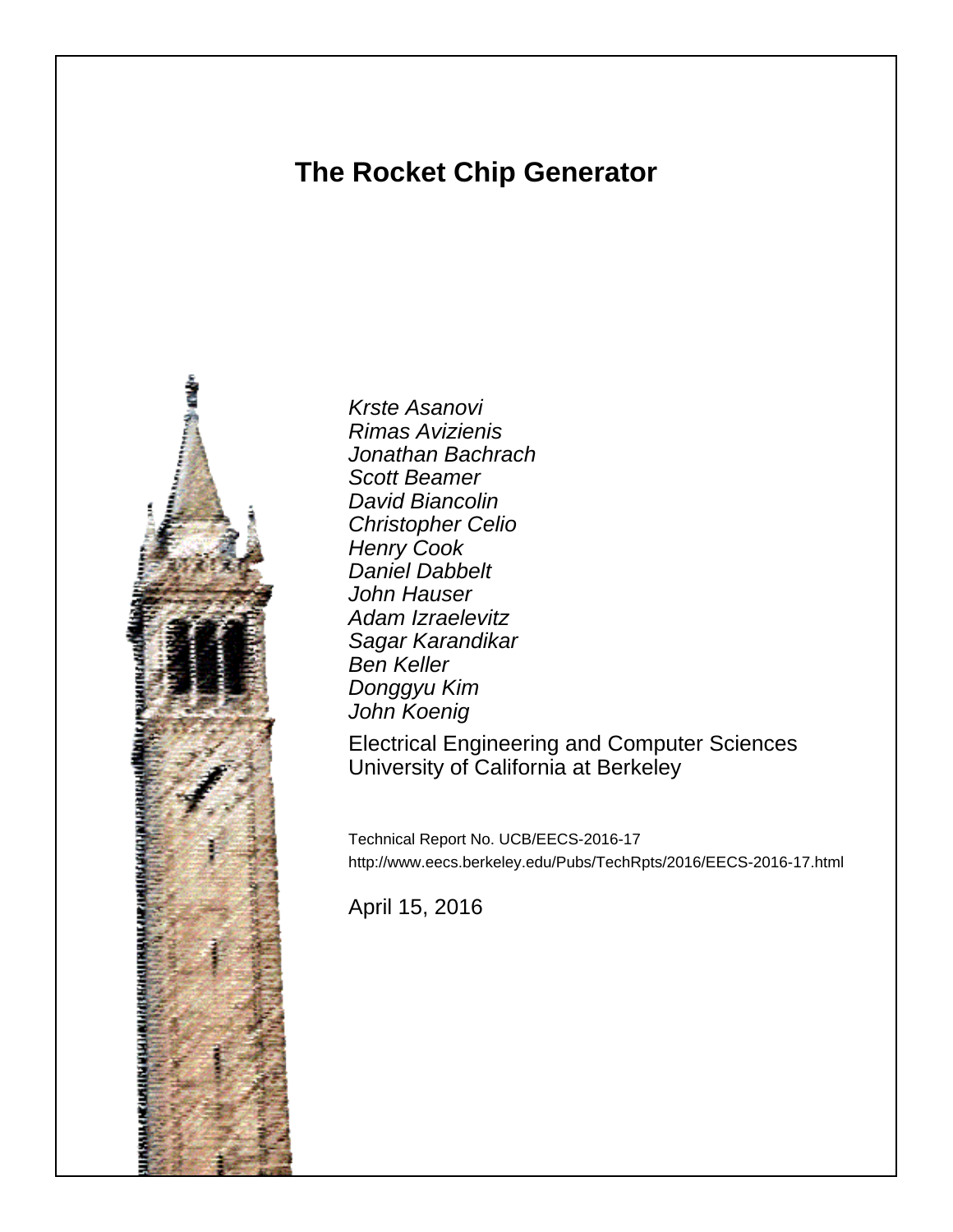Copyright © 2016, by the author(s). All rights reserved.

Permission to make digital or hard copies of all or part of this work for personal or classroom use is granted without fee provided that copies are not made or distributed for profit or commercial advantage and that copies bear this notice and the full citation on the first page. To copy otherwise, to republish, to post on servers or to redistribute to lists, requires prior specific permission.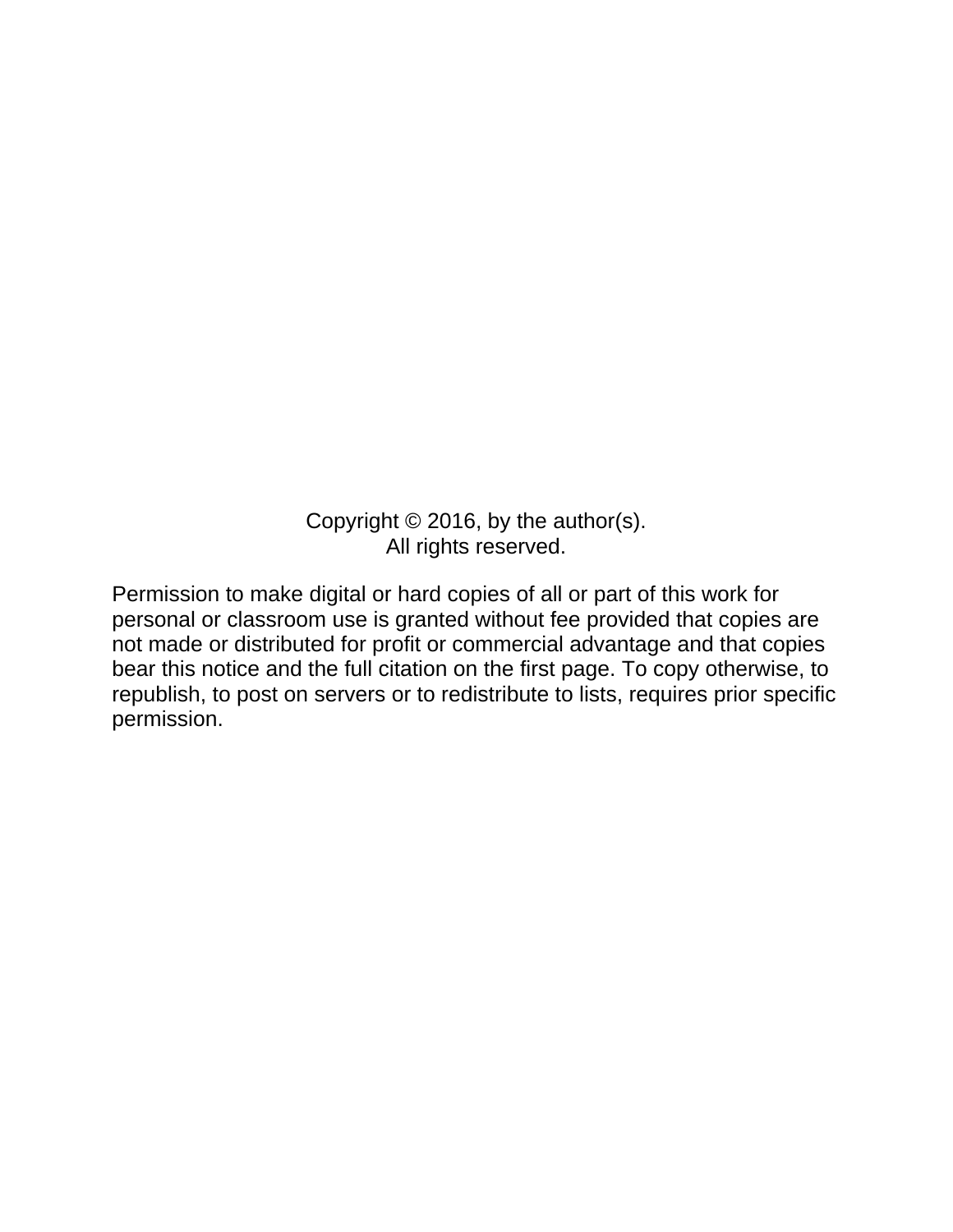## The Rocket Chip Generator

Krste Asanović, Rimas Avižienis, Jonathan Bachrach, Scott Beamer, David Biancolin, Christopher Celio, Henry Cook, Palmer Dabbelt, John Hauser, Adam Izraelevitz, Sagar Karandikar, Benjamin Keller, Donggyu Kim, John Koenig, Yunsup Lee, Eric Love, Martin Maas, Albert Magyar, Howard Mao, Miquel Moreto, Albert Ou, David Patterson, Brian Richards, Colin Schmidt, Stephen Twigg, Huy Vo, Andrew Waterman

> Electrical Engineering & Computer Sciences Department University of California Berkeley, California

> > April 15, 2016

#### Abstract

Rocket Chip is an open-source Sysem-on-Chip design generator that emits synthesizable RTL. It leverages the Chisel hardware construction language to compose a library of sophisticated generators for cores, caches, and interconnects into an integrated SoC. Rocket Chip generates general-purpose processor cores that use the open RISC-V ISA, and provides both an in-order core generator (Rocket) and an out-of-order core generator (BOOM). For SoC designers interested in utilizing heterogeneous specialization for added efficiency gains, Rocket Chip supports the integration of custom accelerators in the form of instruction set extensions, coprocessors, or fully independent novel cores. Rocket Chip has been taped out (manufactured) eleven times, and yielded functional silicon prototypes capable of booting Linux.

#### 1 Introduction

Systems-on-chip (SoC) leverage integration and customization to deliver improved efficiency. Rocket Chip is an open-source SoC generator developed at UC Berkeley suitable for research and industrial purposes. Rather than being a single instance of an SoC design, Rocket Chip is a design generator, capable of producing many design instances from a single high-level source. It produces design instances consisting of synthesizable RTL, and multiple functional silicon prototypes have been manufactured. Extensive parameterization makes it flexible, enabling easy customization for a particular application. By changing a single configuration, a user can generate SoCs ranging in size from embedded microcontrollers to multi-core server chips. Rocket Chip is open-source and available under a BSD license on  $Github<sup>1</sup>$ . For increased modularity, many of the component libraries of Rocket Chip are available as independent repositories, and we use git submodules to track compatible versions. Rocket Chip is stable enough to produce working silicon prototypes, and we continue to expand the space of designs it can express with new functionality. This report briefly catalogues the Rocket Chip features available as of April 2016.

 $1$ https://github.com/ucb-bar/rocket-chip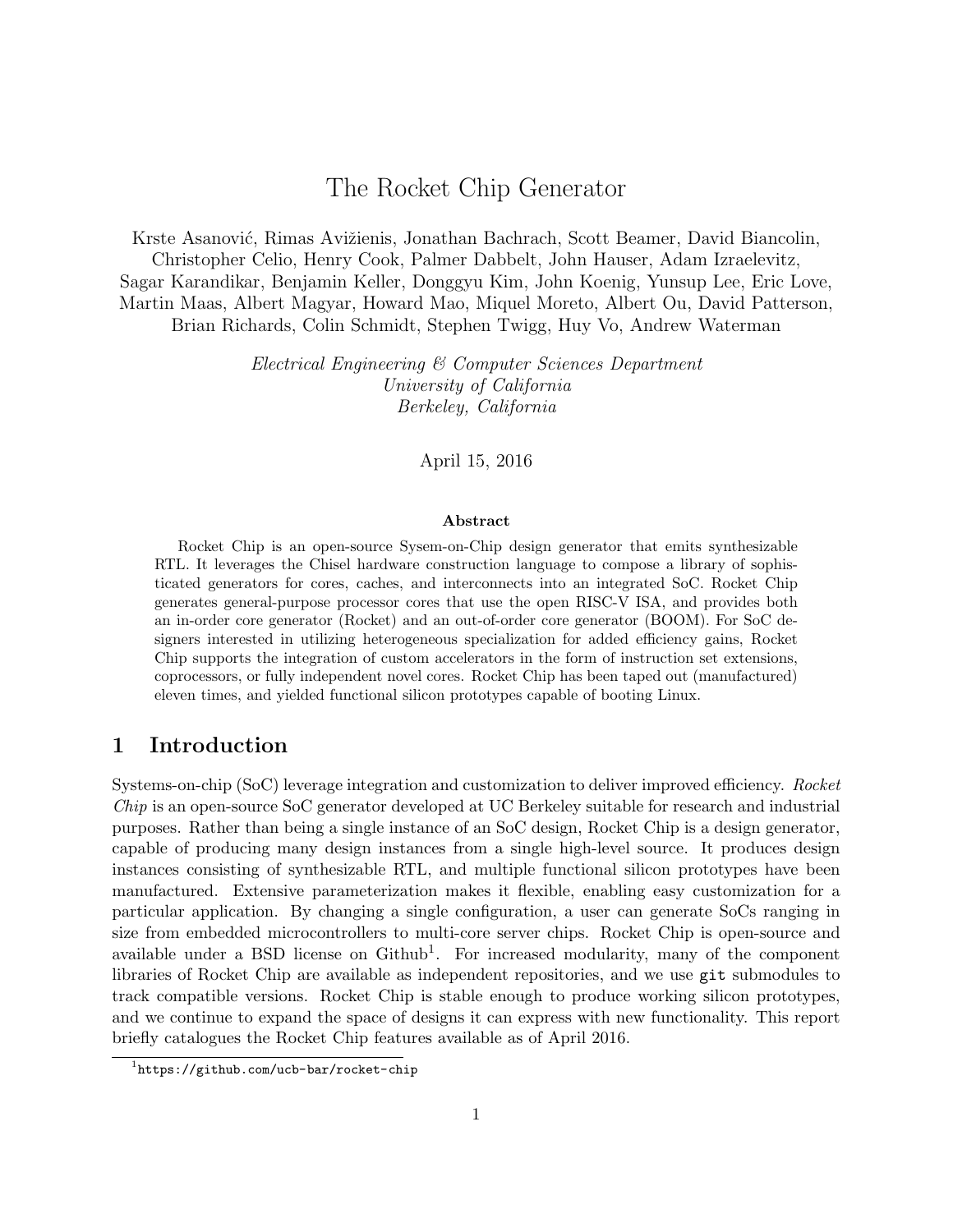#### 2 Background

Rocket Chip is based on the RISC-V Instruction Set Architecture (ISA) [11]. RISC-V is an ISA developed at UC Berkeley and designed from the ground up to be clean, microarchitecture-agnostic and highly extensible. Most importantly, RISC-V is free and open, which allows it to be used in both commercial and open-source settings  $[2]$ . It is under the governance of the RISC-V Foundation<sup>2</sup> and is intended to become an industry standard.

Using RISC-V as an ISA removes potential licensing restrictions from Rocket Chip and allows the same ISA and infrastructure to be used for a wide range of cores, from high-performance out-of-order designs (Section 5) to small embedded processors (Section 6). RISC-V is flexible due to its modular design, which features a common base of roughly 40 integer instructions (I) that all cores must implement, with ample opcode space left over to support optional extensions, of which the most canonical have already been standardized. Existing extensions include multiply and divide  $(M)$ , atomics  $(A)$ , single-precision  $(F)$  and double-precision  $(D)$  floating point. These common extensions (IMAFD) are collected into the (G) extension that provides a general-purpose, scalar instruction set. RISC-V provides 32-bit, 64-bit, and 128-bit address modes. A compressed (C) extension provides 16-bit instruction formats to reduce static code size. Opcode space is also reserved for non-standard extensions, so designers can easily add new features to their processors that will not conflict with existing software compiled to the standard. RISC-V's User-level ISA is frozen and described in the official RISC-V Instruction Set Manual [11]. The privileged ISA and platform specification are currently under review, with draft specifications available [10].

A large and growing software ecosystem is available for RISC-V. This includes the GCC and LLVM compilers (and their supporting infrastructure such as *binutils* and *glibc*), ports of the Linux and FreeBSD operating systems and a wide range of software through the Yocto Project's Linux distribution generator, *poky.* Software simulation is available through *QEMU* and *Spike* (homegrown functional simulator).

Rocket Chip itself is implemented in  $Chisel^3$ , an open-source hardware construction language embedded in Scala [3]. While Chisel describes synthesizable circuits directly—and so more closely resembles traditional hardware description languages like Verilog than high-level synthesis systems it makes the full Scala programming language available for circuit generation, enabling functional and object-oriented descriptions of circuits. Chisel also has additional features not found in Verilog, such as a rich type system with support for structured data, width inference for wires, high-level descriptions of state machines, and bulk wiring operations. Chisel generates synthesizable Verilog code that is compatible FPGA and ASIC design tools. Chisel can also generate a fast, cycle-accurate RTL simulator implemented in  $C++$ , which is functionally equivalent to but significantly faster than commercial Verilog simulators and can be used to simulate an entire Rocket Chip instance.

#### 3 Rocket Chip Generator

The Rocket Chip generator is written in Chisel and constructs a RISC-V-based platform. The generator consists of a collection of parameterized chip-building libraries that we can use to generate different SoC variants. By standardizing the interfaces that connect different libraries' generators to one another, we have created a plug-and-play environment in which it is trivial to swap out

 $^2$ http://riscv.org

 $^3$ http:// $\mathtt{chisel.eecs.berkeley.edu}$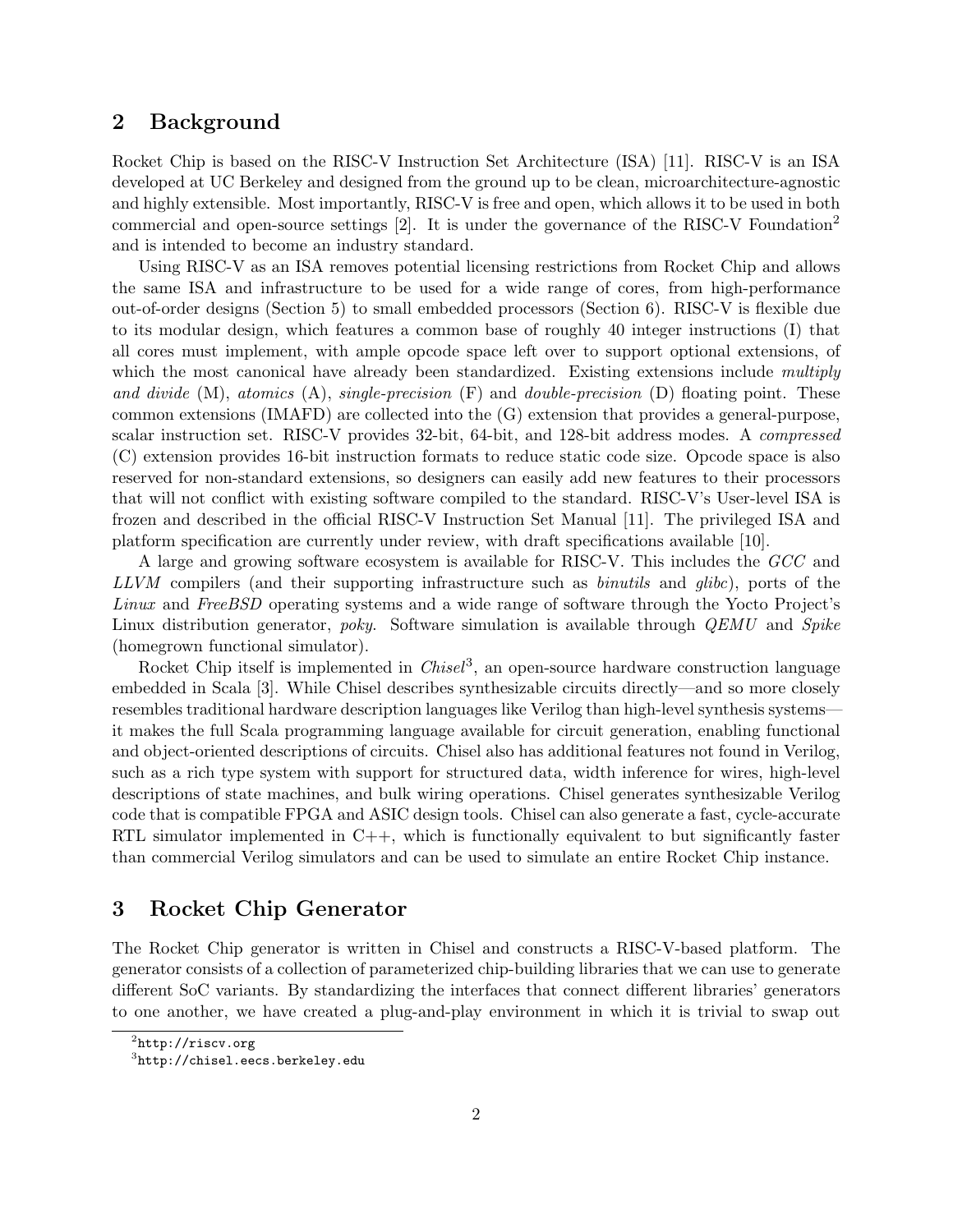

Figure 1: The Rocket Chip generator consists of the following sub-components: A) Core generator B) Cache generator C) RoCC-compatible coprocessor generator D) Tile generator E) TileLink generator F) Peripherals

substantial design components simply by changing configuration files, leaving the hardware source code untouched. We can also both test the output of individual generators as well as perform integration tests on the whole design. The tests, too, are parameterized so as to provide maximal coverage.

Figure 1 is an example of a Rocket Chip instance. It features two tiles attached to a 4-bank L2 cache that is itself connected to the external I/O and memory systems with an AXI interconnect [1]. Within Tile 1 is an out-of-order BOOM core with an FPU, L1 instruction and data caches, and an accelerator implementing the RoCC interface (Section 4). Tile 2 is similar, but it uses a different core, Rocket, and has different L1 data cache parameters. In general, Rocket Chip is a library of generators that can be parameterized and composed into a wide variety of SoC designs. Here is a summary of the current capabilities of the generators and interfaces:

- Core: The Rocket scalar core generator and BOOM out-of-order superscalar core generator, both of which can include an optional FPU, configurable functional unit pipelines, and customizable branch predictors.
- Caches: A family of cache and TLB generators with configurable sizes, associativities, and replacement policies.
- RoCC: The Rocket Custom Coprocessor interface, a template for application-specific coprocessors which may expose their own parameters.
- Tile: A tile-generator template for cache-coherent tiles. The number and type of cores and accelerators are configurable, as is the organization of private caches.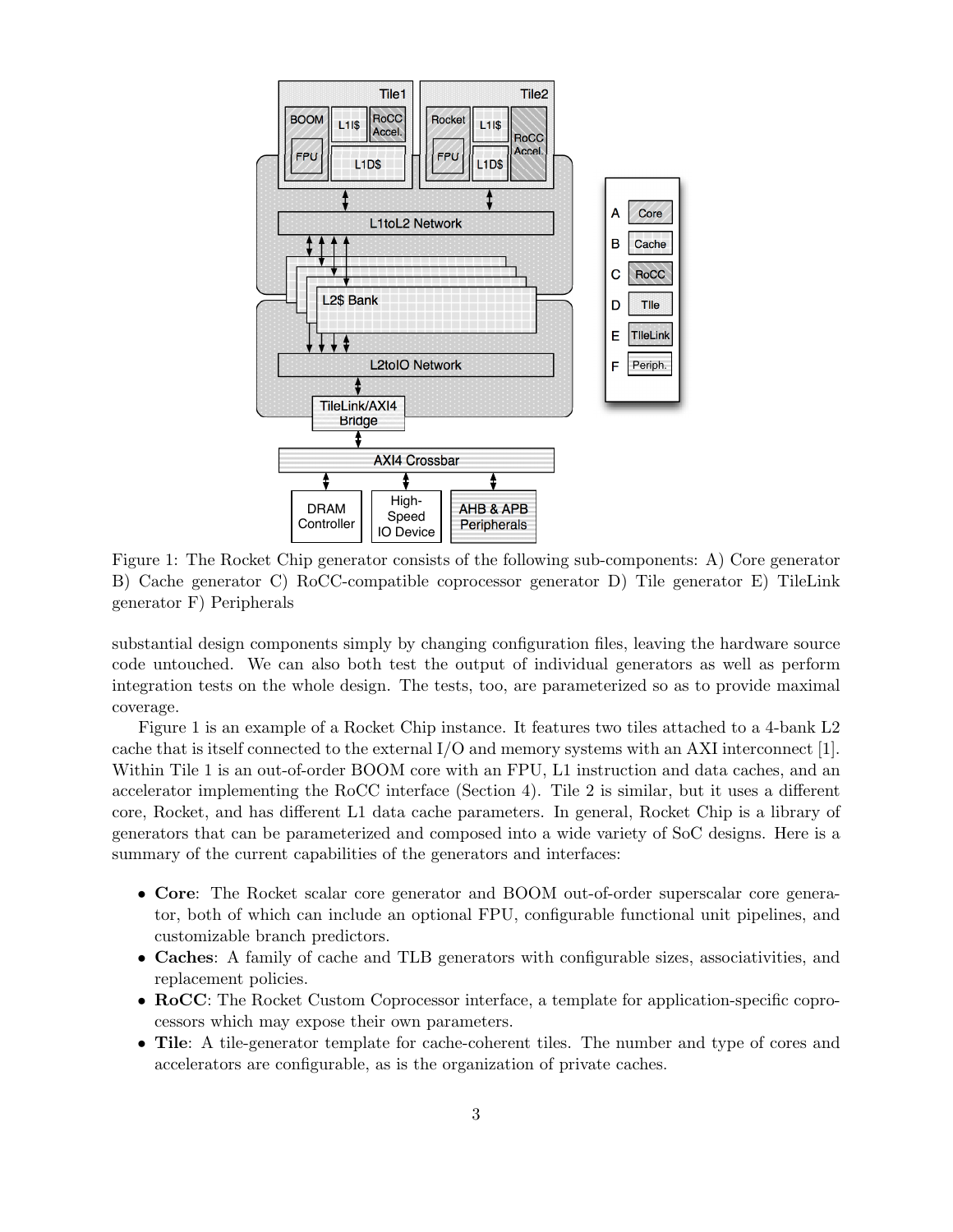- TileLink: A generator for networks of cache coherent agents and the associated cache controllers. Configuration options include the number of tiles, the coherence policy, the presence of shared backing storage, and the implementation of underlying physical networks.
- Peripherals: Generators for AMBA-compatible buses (AXI, AHB-Lite, and APB) and a variety of converters and controllers, including the Z-scale processor.

To support diverse workloads and to improve energy efficiency, Rocket Chip supports heterogeneity. Not only can the SoC be composed of different tiles, but there is also support for adding custom accelerators. Rocket Chip supports three mechanisms for integrating accelerators, depending on how tightly coupled the accelerator is to the core. The easiest and most tightly coupled option is to expose the accelerator by extending RISC-V and attaching the accelerator directly to the core's pipeline. For more decoupling, the accelerator can act as a coprocessor and receive commands and data from the processor via the RoCC interface. Fully decoupled accelerators can be instantiated in their own tiles and connect coherently to the memory system using TileLink. Furthermore, these techniques can be combined, as in the case of the Hwacha vector-thread accelerator [6], which receives commands via RoCC, but directly attaches to TileLink to bypass the processor's L1 data cache to obtain greater memory bandwidth.

#### 4 Rocket Core



Figure 2: The Rocket core pipeline.

Rocket is a 5-stage in-order scalar core generator that implements the RV32G and RV64G ISAs<sup>4</sup> . It has an MMU that supports page-based virtual memory, a non-blocking data cache, and a front-end with branch prediction. Branch prediction is configurable and provided by a branch target buffer (BTB), branch history table (BHT), and a return address stack (RAS). For floatingpoint, Rocket makes use of Berkeley's Chisel implementations of floating-point units<sup>5</sup>. Rocket also supports the RISC-V machine, supervisor, and user privilege levels. A number of parameters are exposed, including the optional support of some ISA extensions (M, A, F, D), the number of floating-point pipeline stages, and the cache and TLB sizes.

Rocket can also be thought of as a library of processor components. Several modules originally designed for Rocket are re-used by other designs, including the functional units, caches, TLBs, the page table walker, and the privileged architecture implementation (i.e., the control and status register file).

 $^4$ https://github.com/ucb-bar/rocket

 $^{5}$ https://github.com/ucb-bar/berkeley-hardfloat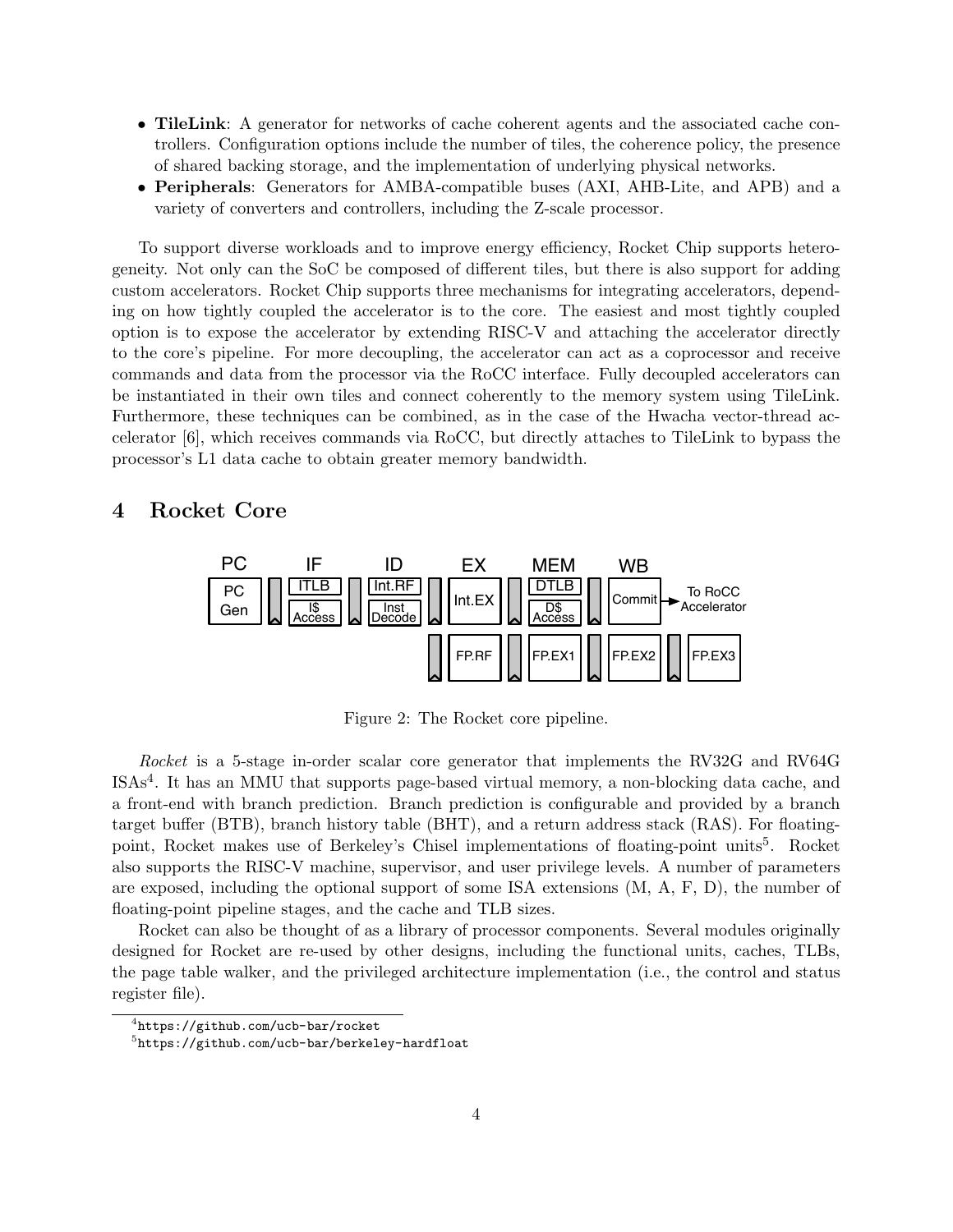The Rocket Custom Coprocessor Interface (RoCC) facilitates decoupled communication between a Rocket processor and attached coprocessors. Many such coprocessors have been implemented, including crypto units (e.g., SHA3<sup>6</sup>) and vector processing units (e.g., the Hwacha vector-fetch unit [6]). The RoCC interface accepts coprocessor commands generated by committed instructions executed by the Rocket core. The commands include the instruction word and the values in up to two integer registers, and commands may write an integer register in response. The RoCC interface also allows the attached coprocessor to share the Rocket core's data cache and page table walker, and provides a facility for the coprocessor to interrupt the core. These mechanisms are sufficient to construct coprocessors that participate in a page-based virtual memory system. Finally, RoCC accelerators may connect to the outer memory system directly over the TileLink interconnect, providing a high-bandwidth but coherent memory port. The Hwacha vector-fetch unit makes use of all of these features and has driven the development of RoCC into a sophisticated coprocessor interface.

## 5 Berkeley Out-of-Order (BOOM) Core

 $B O O M$  is an out-of-order, superscalar RV64G core generator<sup>7</sup>. The goal of BOOM is to serve as a baseline implementation for education, research, and industry and to enable in-depth exploration of out-of-order micro-architecture. An independent specification available elsewhere<sup>8</sup> elucidates BOOM's design and rationale.

BOOM supports full branch speculation using a BTB, RAS, and a parameterizable backing predictor. Some of the available backing predictors that can be instantiated include a gshare predictor and a TAGE-based predictor. BOOM uses an aggressive load/store unit which allows loads to execute out-of-order with respect to stores and other loads. The load/store unit also provides store data forwarding to dependent loads. As shown in Figure 1, a BOOM tile is fully I/O-compatible with a Rocket tile and fits seamlessly into the Rocket Chip memory hierarchy.

BOOM is written in 10k lines of Chisel code. BOOM is able to accomplish this low line count in part by instantiating many parts from the greater Rocket Chip repository; the front-end, functional units, page table walkers, caches, and floating point units are all instantiated from the Rocket and hardfloat repositories. Chisel has also greatly facilitated making BOOM a true core generator - the functional unit mix is customizable, and the fetch, decode, issue and commit widths of BOOM are all parameterizable.

### 6 Z-scale Core

Z-scale is a 32-bit core generator targeting embedded systems and micro-controller applications. It implements the RV32IM ISA and is designed to interface with AHB-Lite buses, making it plugcompatible in a manner analogous to the ARM Cortex-M series. Z-scale uses a 3-stage, single-issue in-order pipeline that supports the machine and user privilege modes. As it interfaces directly with AHB-Lite buses, it is not a direct replacement for a Rocket (or BOOM) application core and it does not fit into the Rocket Chip cache coherent memory hierarchy. Z-scale is available both in

 $^6$ https://github.com/ucb-bar/rocc-template

 $^{7}$ https://ucb-bar.github.io/riscv-boom

 $^8$ https://ccelio.github.io/riscv-boom-doc/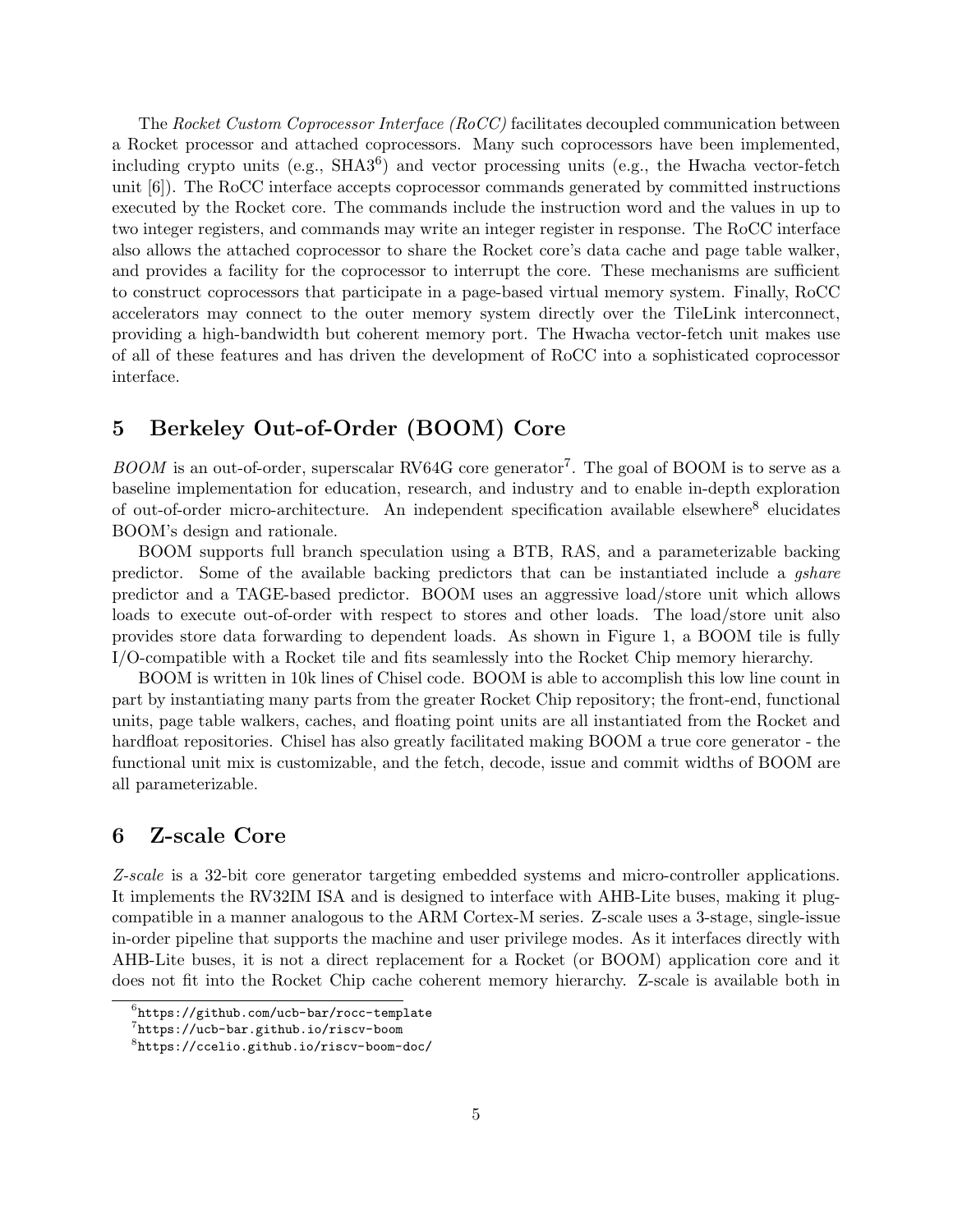

Figure 3: The Z-scale core pipeline.

Chisel, <sup>9</sup> like the rest of Rocket Chip, and also Verilog<sup>10</sup>.

### 7 Uncore and TileLink

Rocket Chip includes generators for a shared memory hierarchy of coherent caches interconnected with on-chip networks. Configuration options include the number of tiles, the coherence policy, the presence of a shared L2 cache, the number of memory channels, the number of cache banks per memory channel, and the implementation of the underlying physical networks. These generators are all based around TileLink, a protocol framework for describing a set of cache coherence transactions that implement a particular cache coherence policy.

TileLink's purpose is to orthogonalize the design of the on-chip network and the implementation of the cache controllers from the design of the coherence protocol itself. This separation of concerns improves the modularity of the HDL description of the memory hierarchy, while also making validation and verification of individual memory system components more tractable. Any cache coherence protocol that conforms to TileLink's transaction structure can be used interchangeably alongside the physical networks and cache controller generators we provide. By supplying a framework to apply transactional coherence metadata updates throughout the memory hierarchy, TileLink enables simplified expressions of the coherence policies themselves. Conversely, as long as newly designed controllers and networks make certain guarantees about their behavior, system-onchip designers can be confident that incorporating them into their TileLink-based memory hierarchy will not introduce coherence-protocol-related deadlocks.

TileLink is designed to be extensible, and supports a growing family of custom cache coherence policies implemented on top of it. TileLink also codifies a set of transaction types that are common to all protocols. In particular, it provides a set of transactions to service memory accesses made by agents that do not themselves have caches containing coherence policy metadata. These built-in transactions make TileLink a suitable target for the memory interfaces of accelerators, coprocessors and DMA engines, and allow such agents to automatically participate in a global shared memory space.

Within the framework provided by TileLink, we provide generators for cache controller state machines as well as data and metadata memory arrays. By composing different sets of features using Chisel, we are able to generate outer level caches with reverse-mapped directories as well as broadcast-based snooping networks. While the extant Rocket Chip uses crossbars to connect tiles, alternate physical network designs can be plugged into our framework, and we are working to

 $^{9}$ https://github.com/ucb-bar/zscale

 $^{10}$ https://github.com/ucb-bar/vscale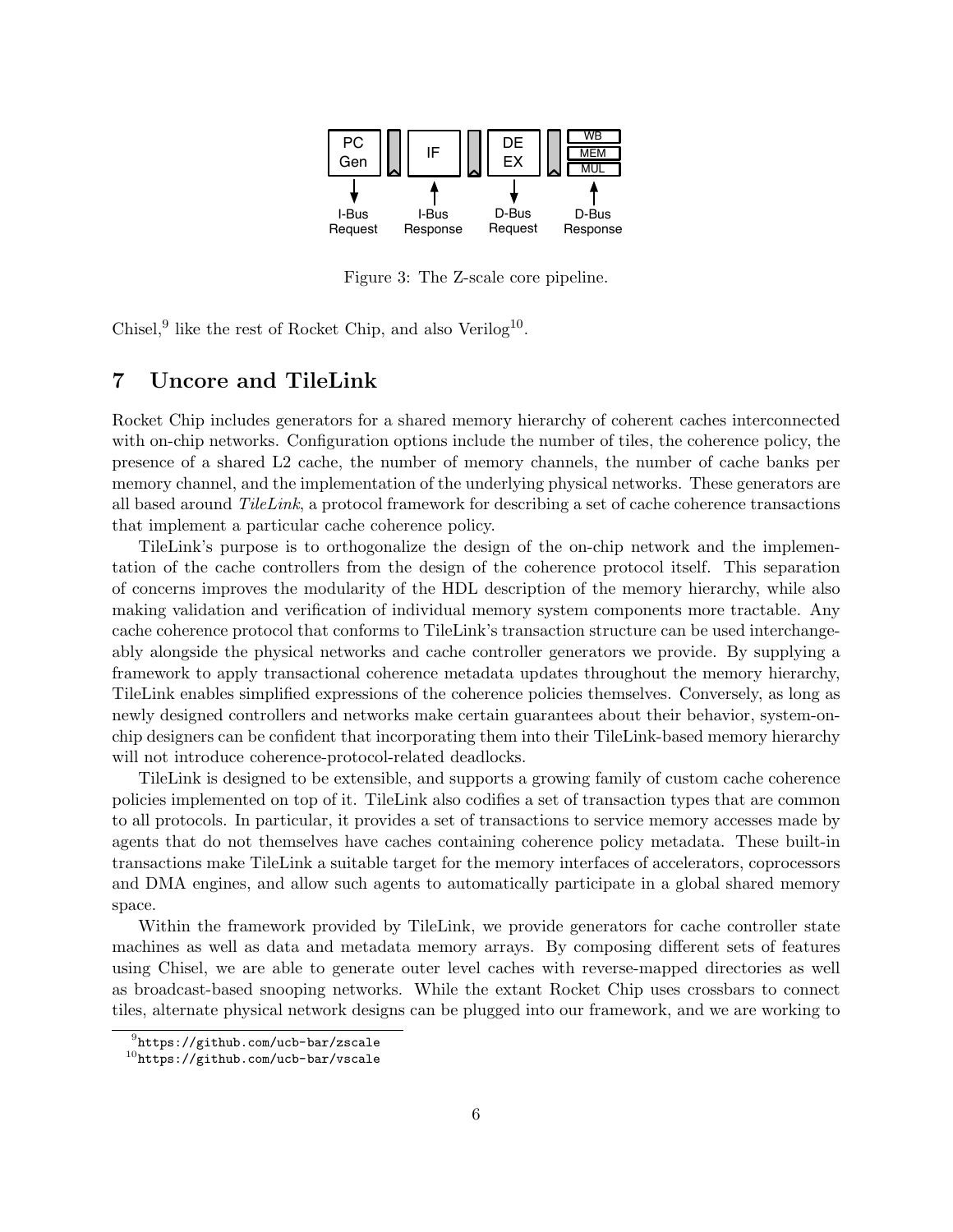interface with designs produced by RapidIO [5] and OpenSoC [4].

To support memory-mapped IO (MMIO), we provide a TileLink interconnect generator. This generator takes an address map description and uses it to produce a system of routers for directing MMIO requests to the correct memory-mapped peripheral. Rocket Chip also provides converters from TileLink to the AXI4, AHB-Lite, and APB protocols in order to allow interfacing with external third-party peripherals and memory controllers.

#### 8 Supporting Infrastructure

#### FPGA Support

We have released support for deploying Rocket Chip to a variety of Xilinx Zynq-7000 series  $FPGAs$ , such as the Xilinx  $ZC706$  and  $ZedBoard<sup>11</sup>$ . This capability is primarily used for fast simulation and typically achieves clockrates of 25-100 MHz depending on the configuration and the FPGA. We provide infrastructure and documentation for three use cases:

- (1) Deploying pre-built images, for users without Vivado licenses who want to try a RISC-V system on their FPGA
- (2) Using existing FPGA infrastructure to deploy a custom SoC generated from Rocket Chip, for users making changes to the Rocket Chip RTL or configuration
- (3) Building up the complete FPGA infrastructure from scratch, for users making involved changes to I/O or adding additional board support

The current infrastructure makes use of the hardened core inside the Zynq FPGA to provide support for proxied I/O devices, such as a console and block device.

#### Memory System Testing

In order to test behaviors in our memory hierarchy which are not easy or efficient to test in software, we have designed a set of test circuits called  $GroundTest^{12}$ . These test circuits fit into the socket given to CPU tiles and directly drive different kinds of memory traffic to the L2 interconnect. The simplest test, MemTest, generates writes followed by reads at fixed strides across the address space. We also have a suite of regression tests which check for specific memory bugs which we have encountered in the past. This is especially useful for replicating ordering-dependent or timingdependent bugs, since these are very difficult or impossible to reproduce in software. Finally, for more intensive testing, we generate random combinations of different memory operations and record a trace of the events. We then feed these traces into an external tool called Axe [8] in order to check for violations of the memory consistency model.

#### Core Testing

To help stress-test the cores via random testing, we utilize the RISC-V Torture Tester<sup>13</sup>. Torture picks randomly from a library of code sequences and stitches them together to form a RISC-V assembly program. The instructions from each code sequence are interleaved with different code sequences. Each randomly-generated test program is executed both on the core under test and the

 $^{11}$ https://github.com/ucb-bar/fpga-zynq

<sup>12</sup>https://github.com/ucb-bar/groundtest

 $13$ https://github.com/ucb-bar/riscv-torture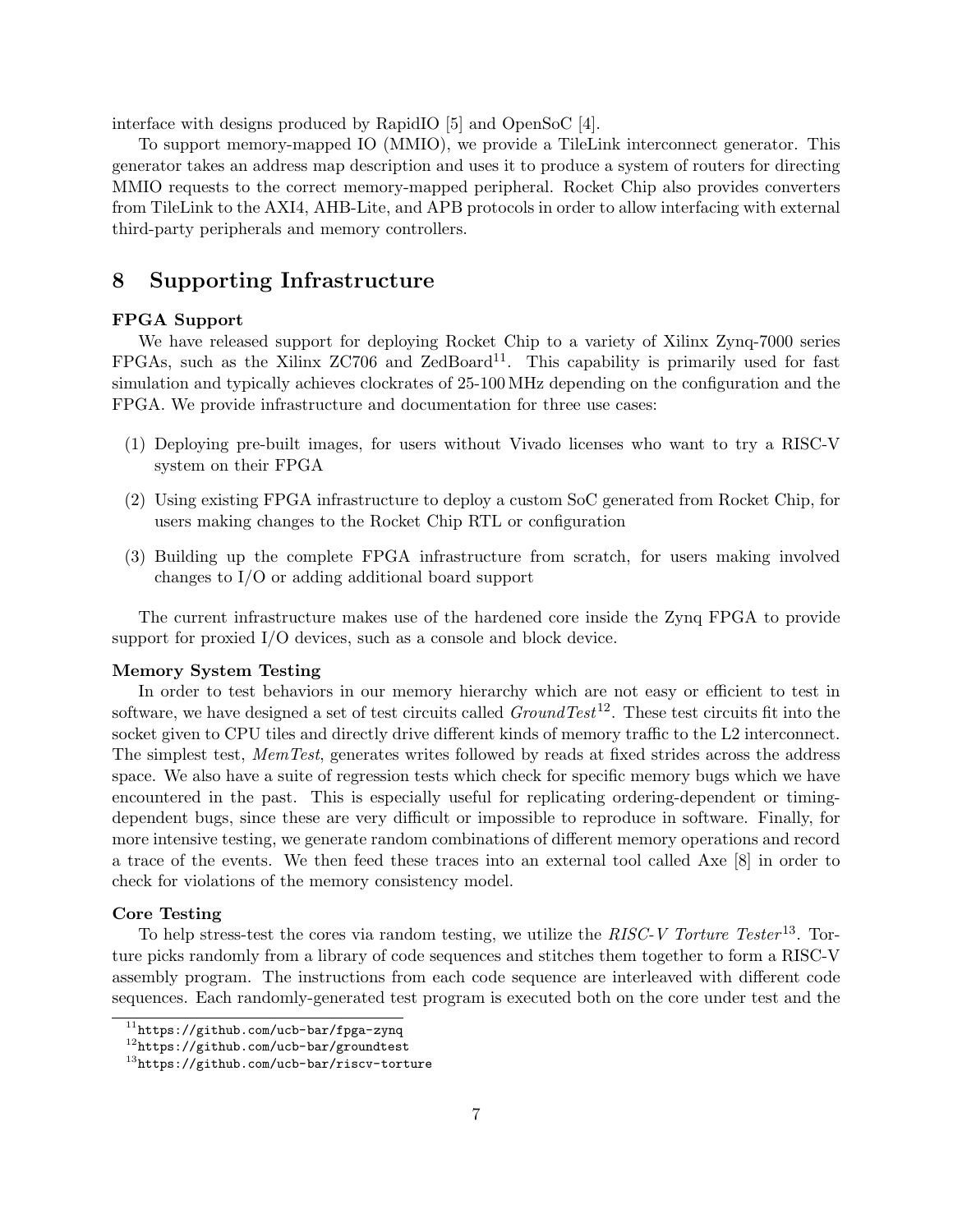

Figure 4: Recent UC Berkeley tapeouts using Rocket Chip.

Spike ISA simulator (RISC-V's "golden model"). At the end of the test program, the register state is dumped to memory and the output from the core is compared to the output of Spike. If Torture finds a test program that exhibits an error, it regenerates smaller versions of the test program until it can find the smallest test program that still exercises the failure. Torture can be run for hours, creating new tests, and storing any error-finding programs it finds.

## 9 Silicon Prototypes

Figure 4 presents a timeline of UC Berkeley RISC-V microprocessor tapeouts that were created using earlier versions of the Rocket Chip generator. The 28 nm Raven chips combine a 64-bit RISC-V vector microprocessor with on-chip switched-capacitor DC-DC converters and adaptive clocking. The 45 nm EOS chips feature a 64-bit dual-core RISC-V vector processor with monolithicallyintegrated silicon photonic links [7, 9]. In total, we have taped out four Raven chips on STMicroelectronics' 28 nm FD-SOI process, six EOS chips on IBM's 45 nm SOI process, and one SWERVE chip on TSMC's 28 nm process. The Rocket Chip generator successfully served as a shared code base for these eleven distinct systems; the best ideas from each design were incorporated back into the code base, ensuring maximal re-use even though the three distinct families of chips were specialized differently to evaluate distinct research ideas.

## Acknowledgements

We thank the external users and contributors for helping to improve Rocket Chip. In particular, we are grateful for contributions from: Wei Song (Computer Laboratory, University of Cambridge), Matthew Naylor (Computer Laboratory, University of Cambridge), and Schuyler Eldridge (Boston University). This project would of course only be possible with both the RISC-V and Chisel projects and their contributors.

Research partially funded by DARPA Award Number HR0011-12-2-0016, the Center for Future Architecture Research, a member of STARnet, a Semiconductor Research Corporation program sponsored by MARCO and DARPA, and ASPIRE Lab industrial sponsors and affiliates Intel, Google, Hewlett-Packard, Huawei, LGE, NVIDIA, Oracle, and Samsung. Earlier work was supported in part by Intel Corporation and DARPA awards W911NF-08-1-0134, W911NF-08-1-0139,